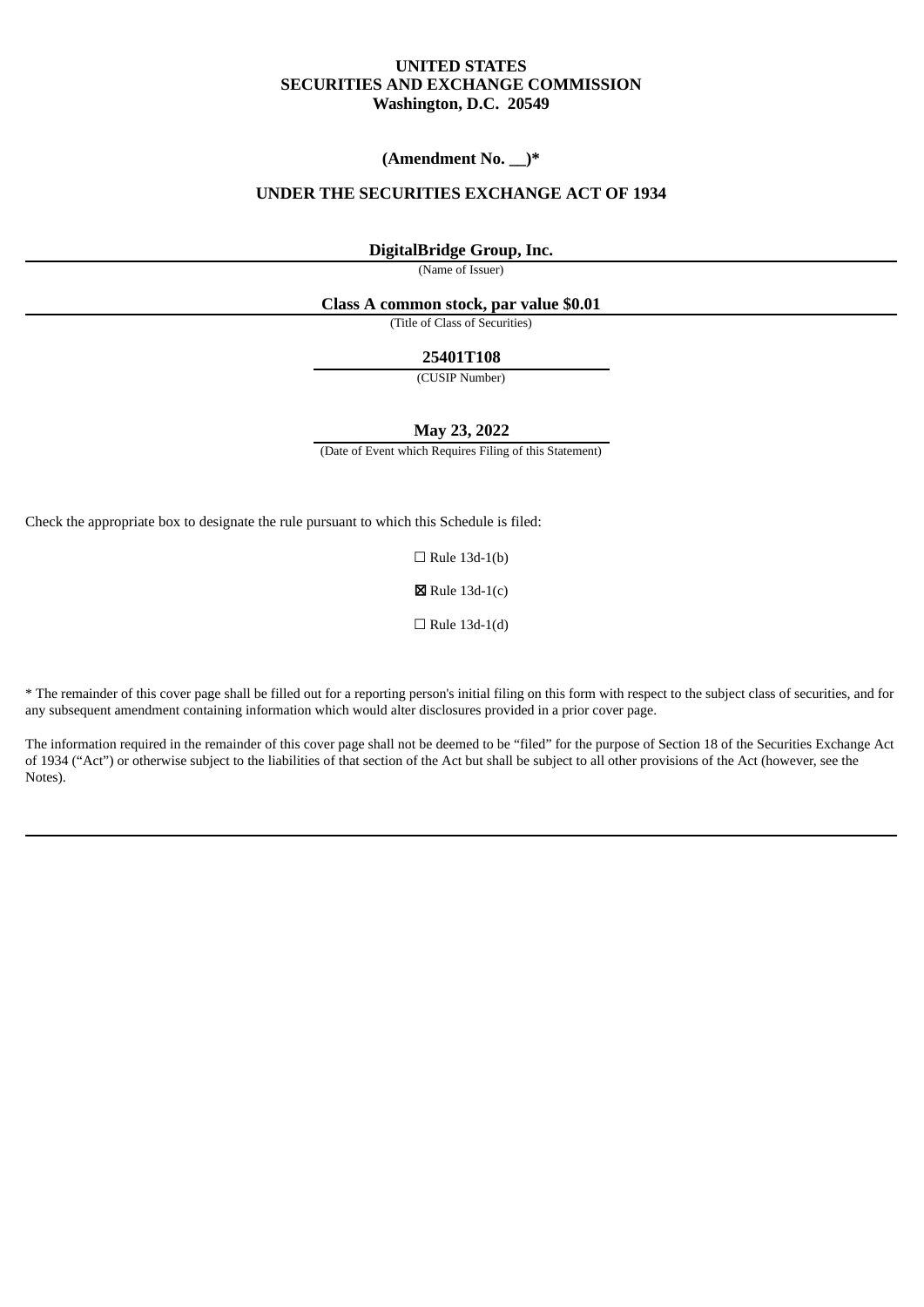|                                                                     | <b>NAMES OF REPORTING PERSONS</b>                                                   |                                                   |                                 |  |  |
|---------------------------------------------------------------------|-------------------------------------------------------------------------------------|---------------------------------------------------|---------------------------------|--|--|
| $\mathbf{1}$                                                        | Wafra Strategic Holdings LP                                                         |                                                   |                                 |  |  |
|                                                                     | CHECK THE APPROPRIATE BOX IF A MEMBER OF A GROUP                                    |                                                   |                                 |  |  |
| $\overline{2}$                                                      | (a)                                                                                 |                                                   |                                 |  |  |
|                                                                     | $\Box$ (d)                                                                          |                                                   |                                 |  |  |
| 3                                                                   | <b>SEC USE ONLY</b>                                                                 |                                                   |                                 |  |  |
|                                                                     | <b>CITIZENSHIP OR PLACE OF ORGANIZATION</b>                                         |                                                   |                                 |  |  |
| 4                                                                   | Delaware                                                                            |                                                   |                                 |  |  |
|                                                                     |                                                                                     |                                                   | <b>SOLE VOTING POWER</b>        |  |  |
|                                                                     |                                                                                     | 5                                                 | $\Omega$                        |  |  |
|                                                                     |                                                                                     |                                                   | <b>SHARED VOTING POWER</b>      |  |  |
| NUMBER OF SHARES $6$<br><b>BENEFICIALLY</b><br><b>OWNED BY EACH</b> |                                                                                     |                                                   | 84,501,599(1)                   |  |  |
| <b>REPORTING PERSON</b>                                             |                                                                                     |                                                   | <b>SOLE DISPOSITIVE POWER</b>   |  |  |
| <b>WITH</b>                                                         |                                                                                     | 7                                                 | $\Omega$                        |  |  |
|                                                                     |                                                                                     |                                                   | <b>SHARED DISPOSITIVE POWER</b> |  |  |
|                                                                     |                                                                                     | 8                                                 | 84,501,599(1)                   |  |  |
|                                                                     | AGGREGATE AMOUNT BENEFICIALLY OWNED BY EACH REPORTING PERSON                        |                                                   |                                 |  |  |
| $\boldsymbol{9}$                                                    | 84,501,599(1)                                                                       |                                                   |                                 |  |  |
|                                                                     | CHECK IF THE AGGREGATE AMOUNT IN ROW (9) EXCLUDES CERTAIN SHARES (SEE INSTRUCTIONS) |                                                   |                                 |  |  |
| 10                                                                  | $\Box$                                                                              |                                                   |                                 |  |  |
|                                                                     |                                                                                     | PERCENT OF CLASS REPRESENTED BY AMOUNT IN ROW (9) |                                 |  |  |
| 11                                                                  | 12.4%                                                                               |                                                   |                                 |  |  |
|                                                                     | TYPE OF REPORTING PERSON (SEE INSTRUCTIONS)                                         |                                                   |                                 |  |  |
| 12                                                                  | PN                                                                                  |                                                   |                                 |  |  |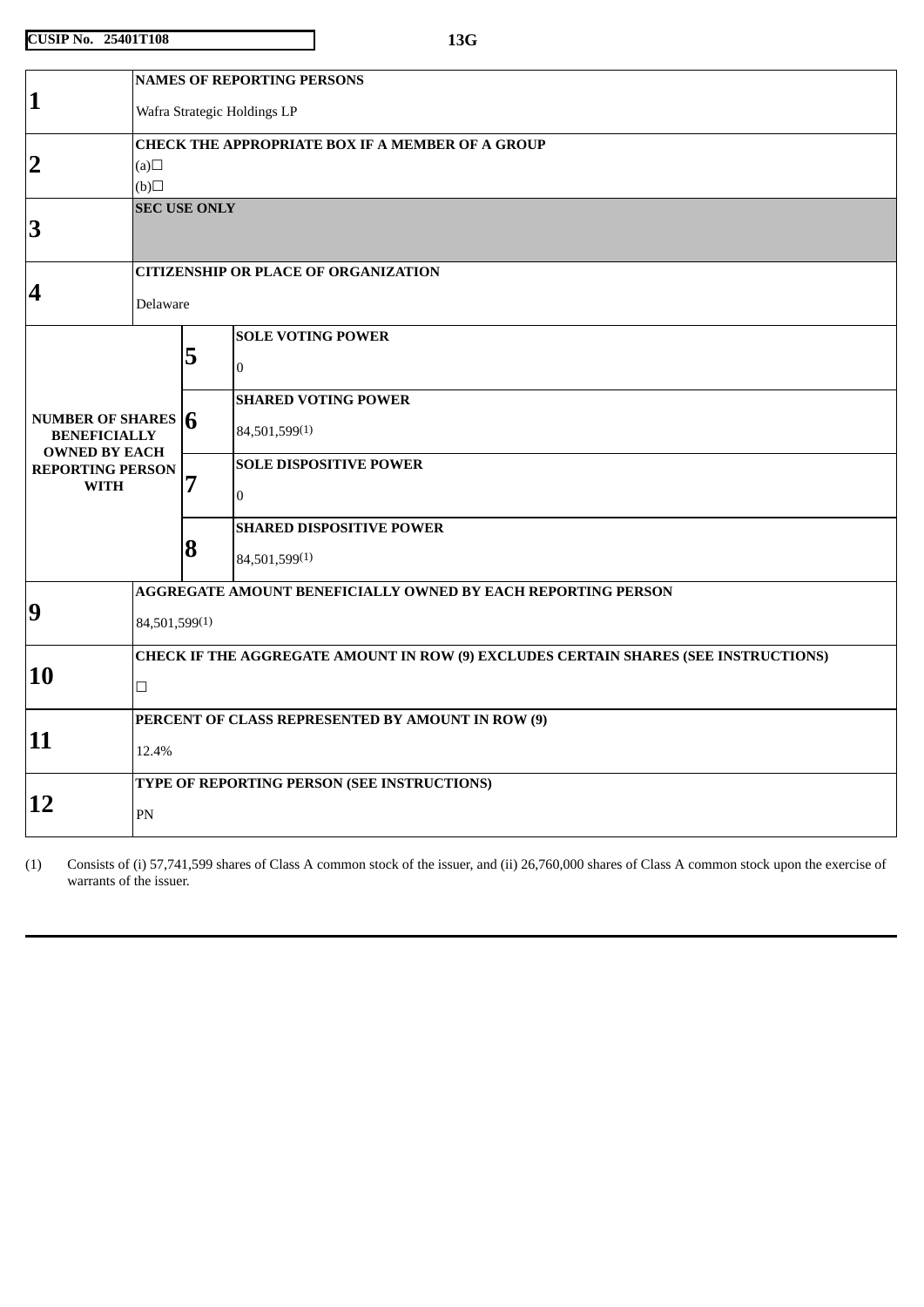|                                                                                 | <b>NAMES OF REPORTING PERSONS</b>                                                   |   |                                 |  |  |
|---------------------------------------------------------------------------------|-------------------------------------------------------------------------------------|---|---------------------------------|--|--|
| 1                                                                               | WSH GP LLC                                                                          |   |                                 |  |  |
|                                                                                 | <b>CHECK THE APPROPRIATE BOX IF A MEMBER OF A GROUP</b>                             |   |                                 |  |  |
| $\overline{2}$                                                                  | (a)                                                                                 |   |                                 |  |  |
|                                                                                 | (b)                                                                                 |   |                                 |  |  |
| <b>SEC USE ONLY</b><br>$\bf{3}$                                                 |                                                                                     |   |                                 |  |  |
|                                                                                 | <b>CITIZENSHIP OR PLACE OF ORGANIZATION</b>                                         |   |                                 |  |  |
| $\overline{\mathbf{4}}$                                                         | Delaware                                                                            |   |                                 |  |  |
|                                                                                 |                                                                                     |   | <b>SOLE VOTING POWER</b>        |  |  |
|                                                                                 |                                                                                     | 5 | $\overline{0}$                  |  |  |
|                                                                                 |                                                                                     |   | <b>SHARED VOTING POWER</b>      |  |  |
| NUMBER OF SHARES $\vert 6 \vert$<br><b>BENEFICIALLY</b><br><b>OWNED BY EACH</b> |                                                                                     |   | 84,501,599(1)                   |  |  |
| <b>REPORTING PERSON</b>                                                         |                                                                                     |   | <b>SOLE DISPOSITIVE POWER</b>   |  |  |
| <b>WITH</b>                                                                     |                                                                                     | 7 | $\overline{0}$                  |  |  |
|                                                                                 |                                                                                     |   | <b>SHARED DISPOSITIVE POWER</b> |  |  |
|                                                                                 |                                                                                     | 8 | 84,501,599(1)                   |  |  |
|                                                                                 | AGGREGATE AMOUNT BENEFICIALLY OWNED BY EACH REPORTING PERSON                        |   |                                 |  |  |
| 9                                                                               | 84,501,599(1)                                                                       |   |                                 |  |  |
| 10                                                                              | CHECK IF THE AGGREGATE AMOUNT IN ROW (9) EXCLUDES CERTAIN SHARES (SEE INSTRUCTIONS) |   |                                 |  |  |
|                                                                                 | $\Box$                                                                              |   |                                 |  |  |
|                                                                                 | PERCENT OF CLASS REPRESENTED BY AMOUNT IN ROW (9)                                   |   |                                 |  |  |
| 11                                                                              | 12.4%                                                                               |   |                                 |  |  |
|                                                                                 | TYPE OF REPORTING PERSON (SEE INSTRUCTIONS)                                         |   |                                 |  |  |
| 12                                                                              | O <sub>O</sub>                                                                      |   |                                 |  |  |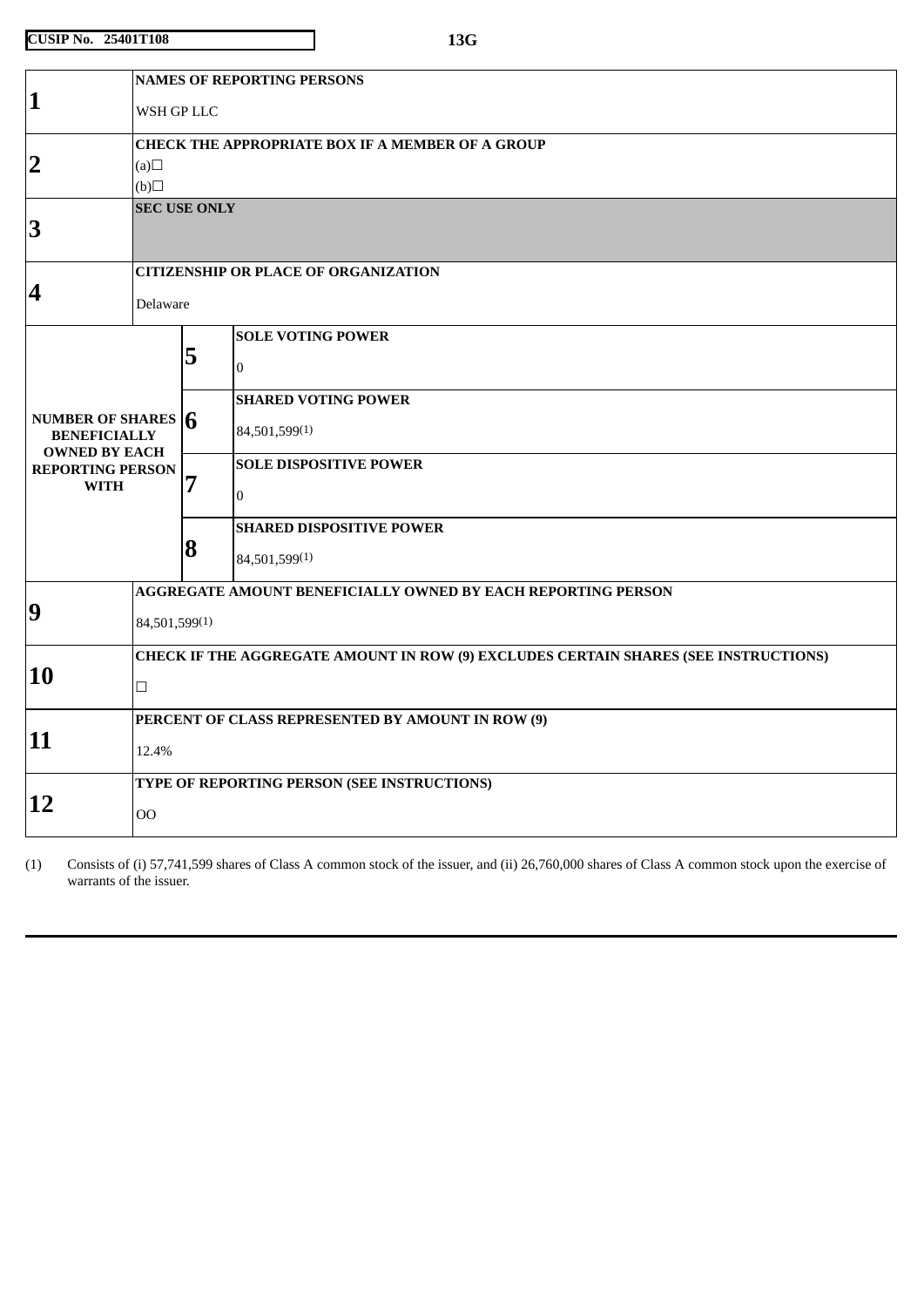|                                                                           | <b>NAMES OF REPORTING PERSONS</b>                                                   |   |                                                              |  |  |
|---------------------------------------------------------------------------|-------------------------------------------------------------------------------------|---|--------------------------------------------------------------|--|--|
| 1                                                                         | Wafra Inc.                                                                          |   |                                                              |  |  |
|                                                                           | <b>CHECK THE APPROPRIATE BOX IF A MEMBER OF A GROUP</b>                             |   |                                                              |  |  |
| $\overline{2}$                                                            | (a)                                                                                 |   |                                                              |  |  |
|                                                                           | (b)                                                                                 |   |                                                              |  |  |
| $\bf{3}$                                                                  | <b>SEC USE ONLY</b>                                                                 |   |                                                              |  |  |
|                                                                           |                                                                                     |   |                                                              |  |  |
|                                                                           | <b>CITIZENSHIP OR PLACE OF ORGANIZATION</b>                                         |   |                                                              |  |  |
| 4                                                                         | Delaware                                                                            |   |                                                              |  |  |
|                                                                           |                                                                                     |   | <b>SOLE VOTING POWER</b>                                     |  |  |
|                                                                           |                                                                                     | 5 | $\overline{0}$                                               |  |  |
|                                                                           |                                                                                     |   | <b>SHARED VOTING POWER</b>                                   |  |  |
| <b>NUMBER OF SHARES <math>\vert 6 \vert</math></b><br><b>BENEFICIALLY</b> |                                                                                     |   | 84,501,599(1)                                                |  |  |
| <b>OWNED BY EACH</b>                                                      |                                                                                     |   | <b>SOLE DISPOSITIVE POWER</b>                                |  |  |
| <b>REPORTING PERSON</b><br><b>WITH</b>                                    |                                                                                     | 7 |                                                              |  |  |
|                                                                           |                                                                                     |   | $\overline{0}$                                               |  |  |
|                                                                           |                                                                                     |   | <b>SHARED DISPOSITIVE POWER</b>                              |  |  |
|                                                                           |                                                                                     | 8 | 84,501,599(1)                                                |  |  |
|                                                                           |                                                                                     |   | AGGREGATE AMOUNT BENEFICIALLY OWNED BY EACH REPORTING PERSON |  |  |
| 9                                                                         | 84,501,599(1)                                                                       |   |                                                              |  |  |
|                                                                           | CHECK IF THE AGGREGATE AMOUNT IN ROW (9) EXCLUDES CERTAIN SHARES (SEE INSTRUCTIONS) |   |                                                              |  |  |
| 10                                                                        | $\Box$                                                                              |   |                                                              |  |  |
|                                                                           | PERCENT OF CLASS REPRESENTED BY AMOUNT IN ROW (9)                                   |   |                                                              |  |  |
| 11                                                                        | 12.4%                                                                               |   |                                                              |  |  |
|                                                                           | TYPE OF REPORTING PERSON (SEE INSTRUCTIONS)                                         |   |                                                              |  |  |
| 12                                                                        | CO                                                                                  |   |                                                              |  |  |
|                                                                           |                                                                                     |   |                                                              |  |  |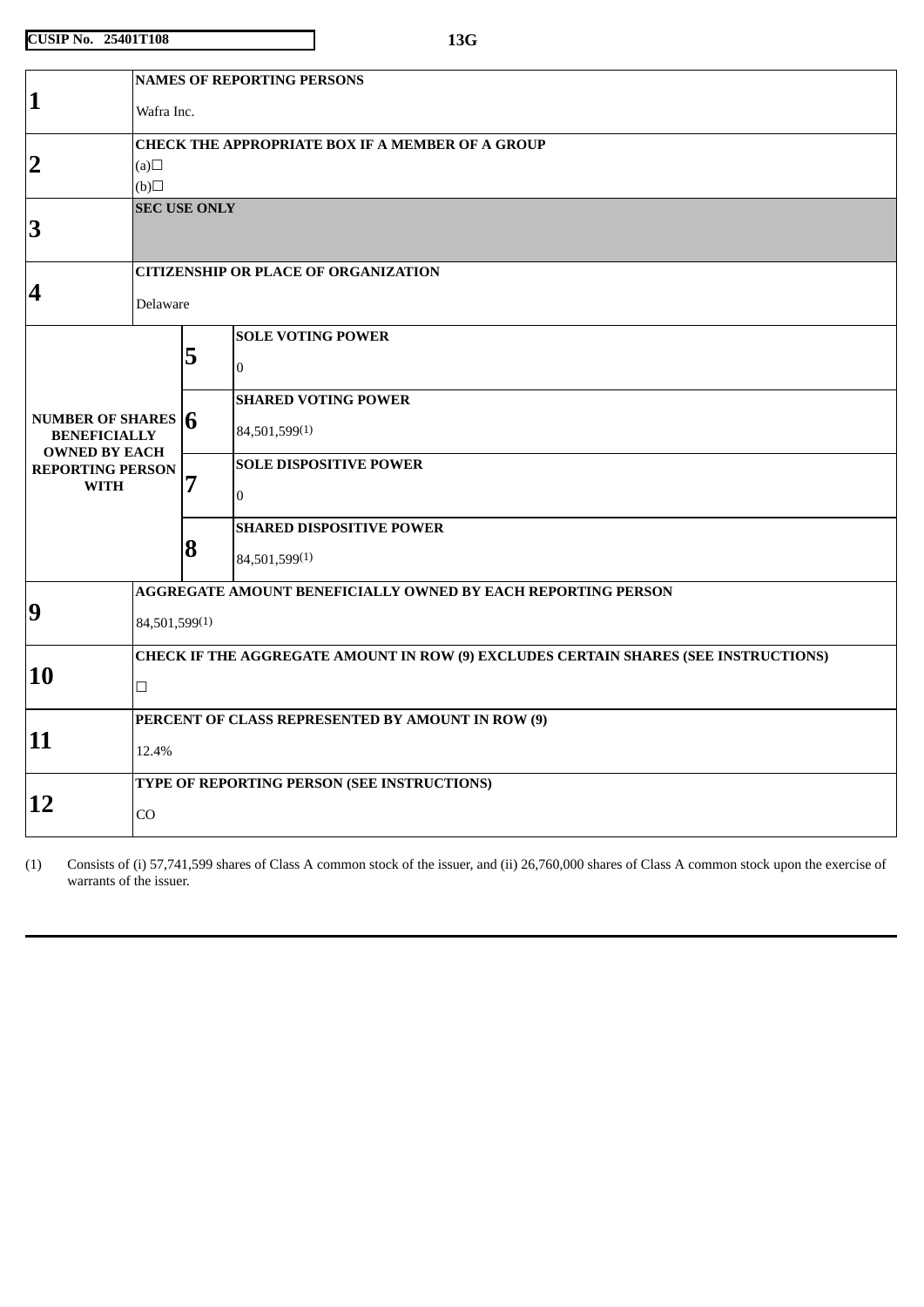|                                                                      | <b>NAMES OF REPORTING PERSONS</b>                                                   |   |                                 |  |  |
|----------------------------------------------------------------------|-------------------------------------------------------------------------------------|---|---------------------------------|--|--|
| $\mathbf{1}$                                                         | Wafra Funds GP Inc.                                                                 |   |                                 |  |  |
|                                                                      | <b>CHECK THE APPROPRIATE BOX IF A MEMBER OF A GROUP</b>                             |   |                                 |  |  |
| $\overline{2}$                                                       | (a)                                                                                 |   |                                 |  |  |
|                                                                      | (b)                                                                                 |   |                                 |  |  |
| 3                                                                    | <b>SEC USE ONLY</b>                                                                 |   |                                 |  |  |
|                                                                      | <b>CITIZENSHIP OR PLACE OF ORGANIZATION</b>                                         |   |                                 |  |  |
| $\overline{\mathbf{4}}$                                              | Delaware                                                                            |   |                                 |  |  |
|                                                                      |                                                                                     |   | <b>SOLE VOTING POWER</b>        |  |  |
|                                                                      |                                                                                     | 5 | $\Omega$                        |  |  |
|                                                                      |                                                                                     |   | <b>SHARED VOTING POWER</b>      |  |  |
| NUMBER OF SHARES $ 6$<br><b>BENEFICIALLY</b><br><b>OWNED BY EACH</b> |                                                                                     |   | 84,501,599(1)                   |  |  |
| <b>REPORTING PERSON</b>                                              |                                                                                     |   | <b>SOLE DISPOSITIVE POWER</b>   |  |  |
| <b>WITH</b>                                                          |                                                                                     | 7 | $\overline{0}$                  |  |  |
|                                                                      |                                                                                     |   | <b>SHARED DISPOSITIVE POWER</b> |  |  |
|                                                                      |                                                                                     | 8 | 84,501,599(1)                   |  |  |
|                                                                      | AGGREGATE AMOUNT BENEFICIALLY OWNED BY EACH REPORTING PERSON                        |   |                                 |  |  |
| $\boldsymbol{9}$                                                     | 84,501,599(1)                                                                       |   |                                 |  |  |
|                                                                      | CHECK IF THE AGGREGATE AMOUNT IN ROW (9) EXCLUDES CERTAIN SHARES (SEE INSTRUCTIONS) |   |                                 |  |  |
| 10                                                                   | $\Box$                                                                              |   |                                 |  |  |
|                                                                      | PERCENT OF CLASS REPRESENTED BY AMOUNT IN ROW (9)                                   |   |                                 |  |  |
| 11                                                                   | 12.4%                                                                               |   |                                 |  |  |
|                                                                      | TYPE OF REPORTING PERSON (SEE INSTRUCTIONS)                                         |   |                                 |  |  |
| 12                                                                   | CO                                                                                  |   |                                 |  |  |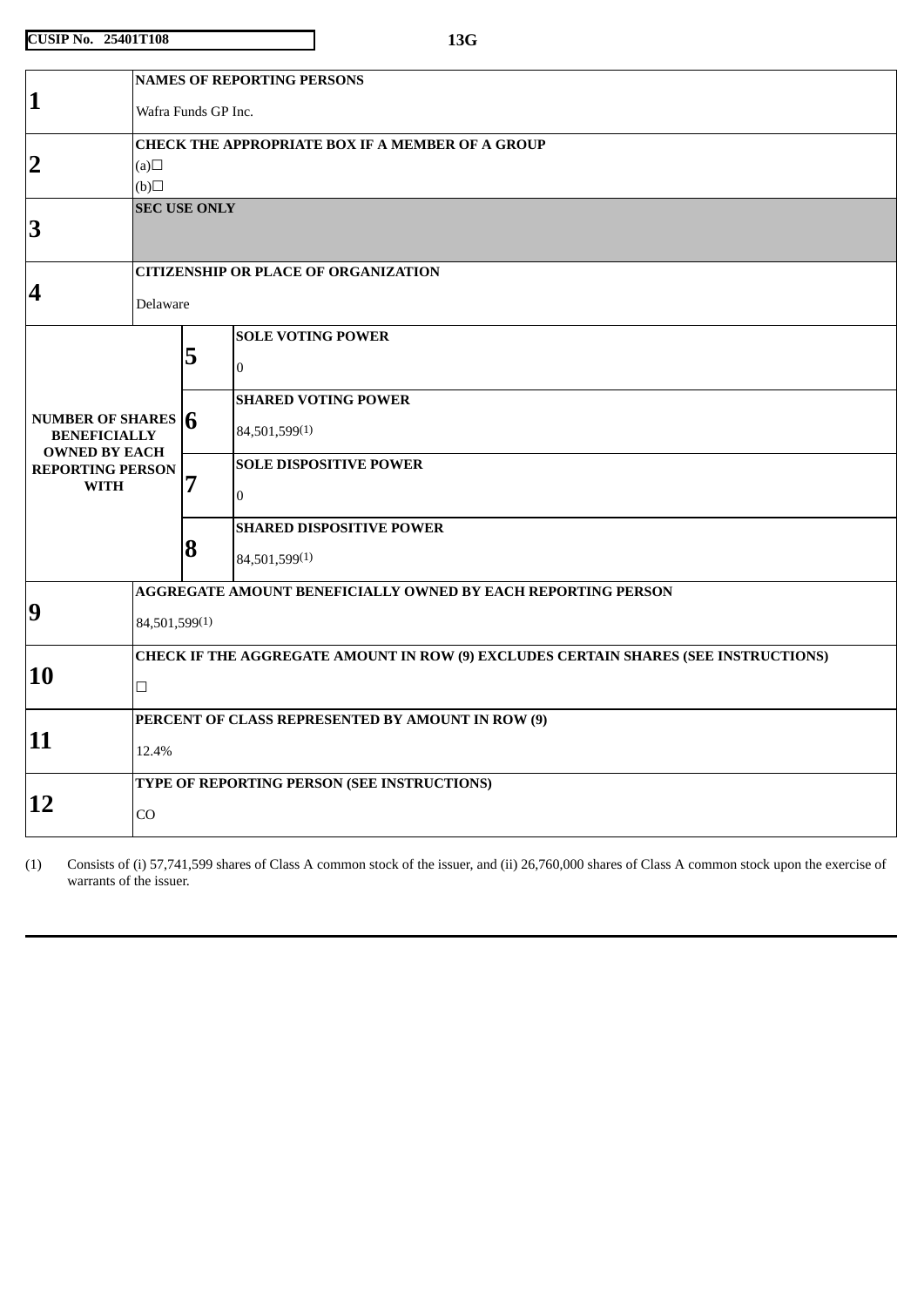| 1           |                                                 | <b>NAMES OF REPORTING PERSONS</b>                                                   |   |                                                              |  |  |
|-------------|-------------------------------------------------|-------------------------------------------------------------------------------------|---|--------------------------------------------------------------|--|--|
|             |                                                 | The Public Institution of Social Security                                           |   |                                                              |  |  |
|             |                                                 | <b>CHECK THE APPROPRIATE BOX IF A MEMBER OF A GROUP</b>                             |   |                                                              |  |  |
|             | $\overline{2}$                                  | (a)                                                                                 |   |                                                              |  |  |
|             |                                                 | (b)                                                                                 |   |                                                              |  |  |
|             | $\bf{3}$                                        | <b>SEC USE ONLY</b>                                                                 |   |                                                              |  |  |
|             |                                                 |                                                                                     |   |                                                              |  |  |
|             |                                                 | <b>CITIZENSHIP OR PLACE OF ORGANIZATION</b>                                         |   |                                                              |  |  |
| 4           |                                                 | Kuwait                                                                              |   |                                                              |  |  |
|             |                                                 |                                                                                     |   | <b>SOLE VOTING POWER</b>                                     |  |  |
|             |                                                 |                                                                                     | 5 | $\overline{0}$                                               |  |  |
|             |                                                 |                                                                                     |   | <b>SHARED VOTING POWER</b>                                   |  |  |
|             | NUMBER OF SHARES $6$<br><b>BENEFICIALLY</b>     |                                                                                     |   | 84,501,599(1)                                                |  |  |
|             | <b>OWNED BY EACH</b><br><b>REPORTING PERSON</b> |                                                                                     |   | <b>SOLE DISPOSITIVE POWER</b>                                |  |  |
| <b>WITH</b> |                                                 |                                                                                     | 7 | $\overline{0}$                                               |  |  |
|             |                                                 |                                                                                     |   | <b>SHARED DISPOSITIVE POWER</b>                              |  |  |
|             |                                                 |                                                                                     | 8 | 84,501,599(1)                                                |  |  |
|             |                                                 |                                                                                     |   | AGGREGATE AMOUNT BENEFICIALLY OWNED BY EACH REPORTING PERSON |  |  |
| 9           |                                                 | 84,501,599(1)                                                                       |   |                                                              |  |  |
|             |                                                 | CHECK IF THE AGGREGATE AMOUNT IN ROW (9) EXCLUDES CERTAIN SHARES (SEE INSTRUCTIONS) |   |                                                              |  |  |
| 10          |                                                 | $\Box$                                                                              |   |                                                              |  |  |
|             |                                                 | PERCENT OF CLASS REPRESENTED BY AMOUNT IN ROW (9)                                   |   |                                                              |  |  |
| 11          |                                                 | 12.4%                                                                               |   |                                                              |  |  |
|             |                                                 | TYPE OF REPORTING PERSON (SEE INSTRUCTIONS)                                         |   |                                                              |  |  |
| 12          |                                                 | EP                                                                                  |   |                                                              |  |  |
|             |                                                 |                                                                                     |   |                                                              |  |  |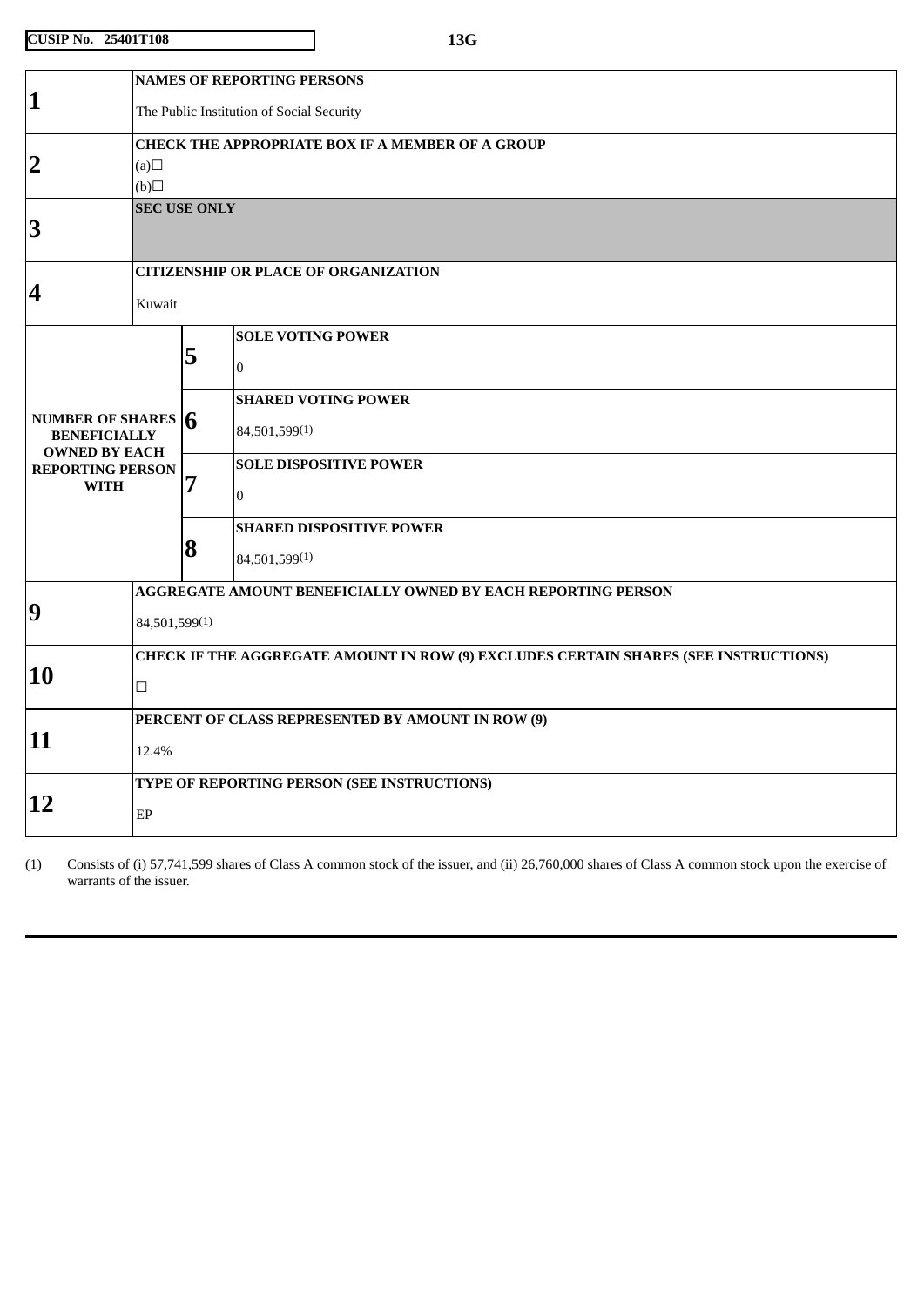## **Item 1. (a) Name of Issuer**

DigitalBridge Group, Inc (the "Issuer").

# **Item 1. (b) Address of Issuer's Principal Executive Offices**

750 Park of Commerce Drive, Suite 210 Boca Raton, Florida 33487.

## **Item 2. (a) Name of Person Filing**

This statement is filed on behalf of the following persons:

- (i) Wafra Strategic Holdings LP, a Bermuda limited partnership;
- (ii) WSH GP LLC, a Delaware limited liability company;
- (iii) Wafra Inc., a Delaware corporation;
- (iv) Wafra Funds GP Inc., a Delaware corporation (collectively, the "Wafra Reporting Persons"); and
- (v) The Public Institution of Social Security, a public pension plan that is indirectly owned and controlled by the government of the State of Kuwait ("PIFSS" and, together with the Wafra Reporting Persons, the "Reporting Persons").

#### **Item 2. (b). Address of Principal Business Office or, if None, Residence**

The address of the principal business office of each Wafra Reporting Person is:

345 Park Avenue, 41st Floor New York, New York 10154-0101.

The address of the principal business office of PIFSS is:

AlMurqab, Al-Soor St, Ta'aminat Building, Kuwait City 13104 Kuwait.

## **Item 2. (c) Citizenship**

The information in Item 4 on the cover pages to this Schedule 13G is hereby incorporated by reference.

# **Item 2. (d) Title of Class of Securities**

Class A common stock, par value \$0.01 ("Common Stock").

**Item 2. (e) CUSIP Number**

25401T108

Item 3. If This Statement is Filed Pursuant to Rule 13d-1(b), or 13d-2(b) or (c), Check Whether the Person Filing is a:

Not Applicable.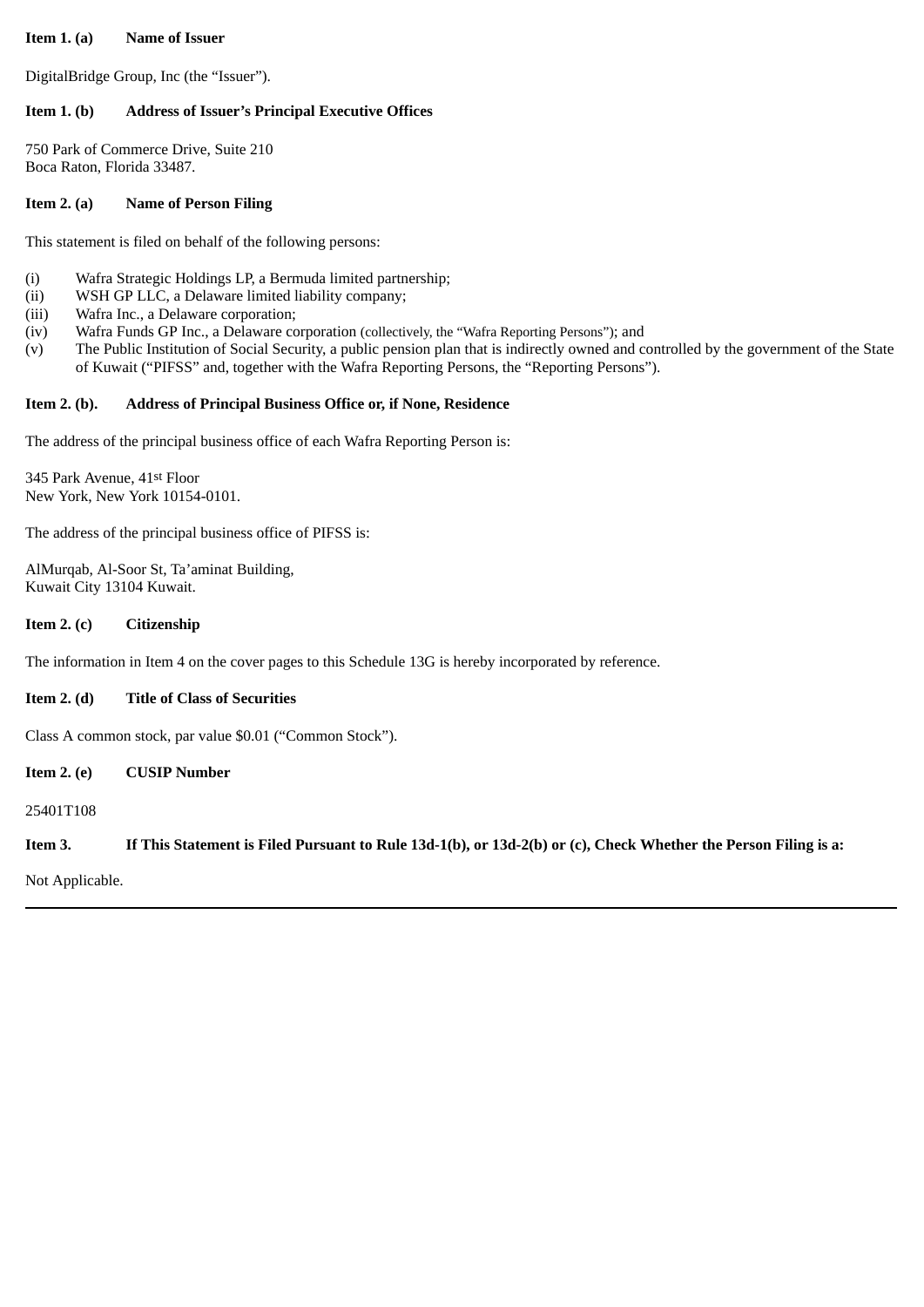# **Item 4. Ownership**

The information in Items 5 through 9 and Item 11 on the cover pages to this Schedule 13G is hereby incorporated by reference.

The percentages used herein are calculated based upon 681,663,367 shares of Common Stock, which consists of (i) 597,161,768 shares of Common Stock outstanding as of March 15, 2021, as reported in the Issuer's Schedule 14D, as filed with the Securities and Exchange Commission on March 30, 2021, (ii) 57,741,599 shares of Common Stock issued to the Reporting Issuers, and (iii) 26,760,000 shares of Common Stock issuable upon the exercise of warrants of the Issuer.

# **Item 5. Ownership of Five Percent or Less of a Class**

If this statement is being filed to report the fact that as of the date hereof the Reporting Persons have ceased to be the beneficial owner of more than five percent of the class of securities, check the following  $\Box$ .

# **Item 6. Ownership of More than Five Percent on Behalf of Another Person**

Not Applicable.

**Item 7. Identification and Classification of the Subsidiary Which Acquired the Security Being Reported on by the Parent Holding Company**

Not Applicable.

## **Item 8. Identification and Classification of Members of the Group**

Not Applicable.

# **Item 9. Notice of Dissolution of Group**

Not Applicable.

## **Item 10. Certification**

By signing below I certify that, to the best of my knowledge and belief, the securities referred to above were not acquired and are not held for the purpose of or with the effect of changing or influencing the control of the issuer of the securities and were not acquired and are not held in connection with or as a participant in any transaction having that purpose or effect.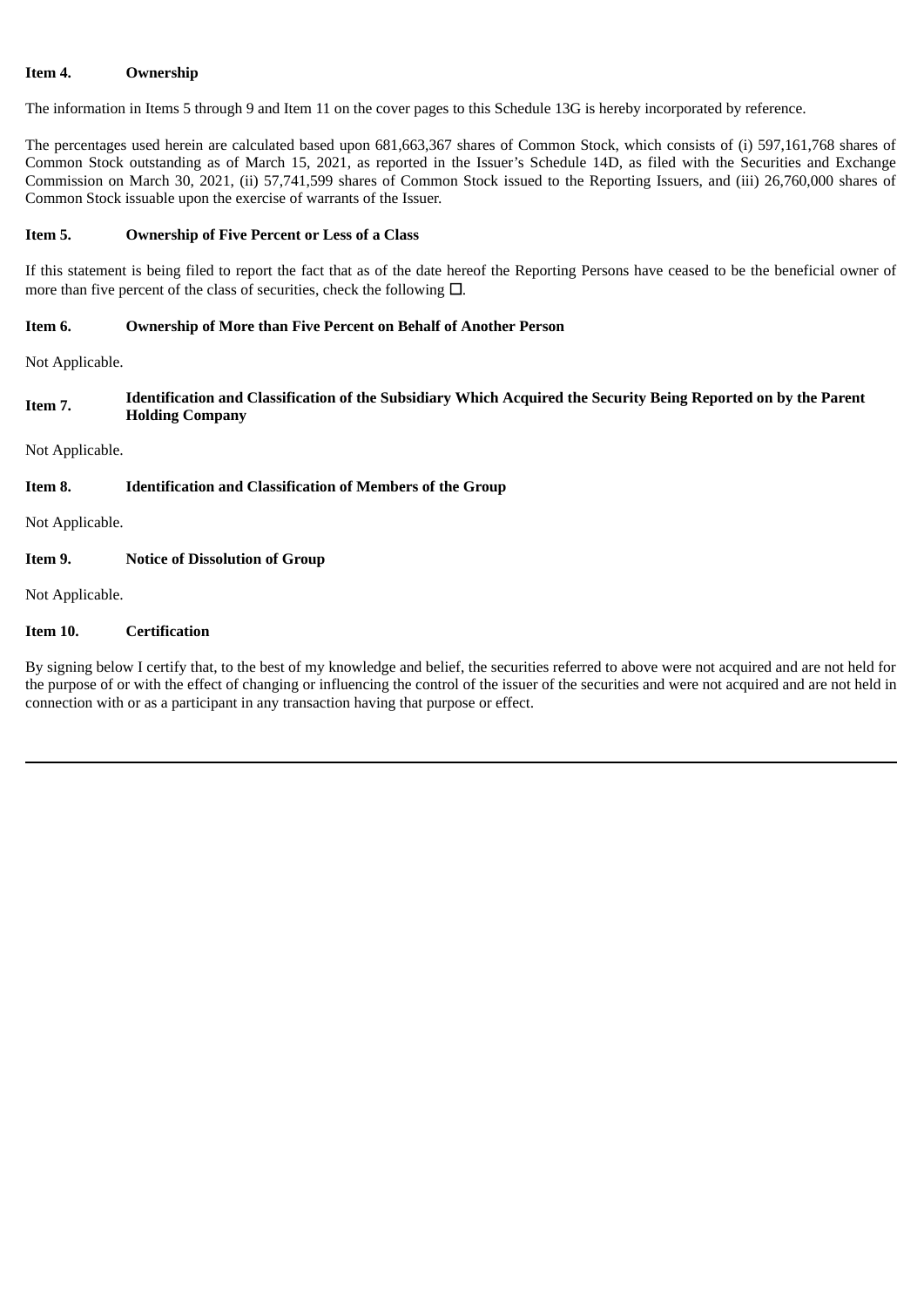#### **SIGNATURE**

After reasonable inquiry and to the best of my knowledge and belief, I certify that the information set forth in this statement is true, complete and correct.

Dated: May 27, 2022

# **WAFRA STRATEGIC HOLDINGS LP**

By: /s/ Fergus Healy

Name: Fergus Healy Title: Authorized Signatory

#### **WSH GP LLC**

By: /s/ Fergus Healy

Name: Fergus Healy Title: Authorized Signatory

## **WAFRA INC.**

By: /s/ Fergus Healy

Name: Fergus Healy Title: Authorized Signatory

## **WAFRA FUNDS GP INC.**

By: /s/ Fergus Healy

Name: Fergus Healy Title: Authorized Signatory

# **THE PUBLIC INSTITUTION OF SOCIAL SECURITY**

By: /s/ Ayman Bader Albuloushi

Name: Dr. Ayman Bader Albuloushi Title: Deputy Director General